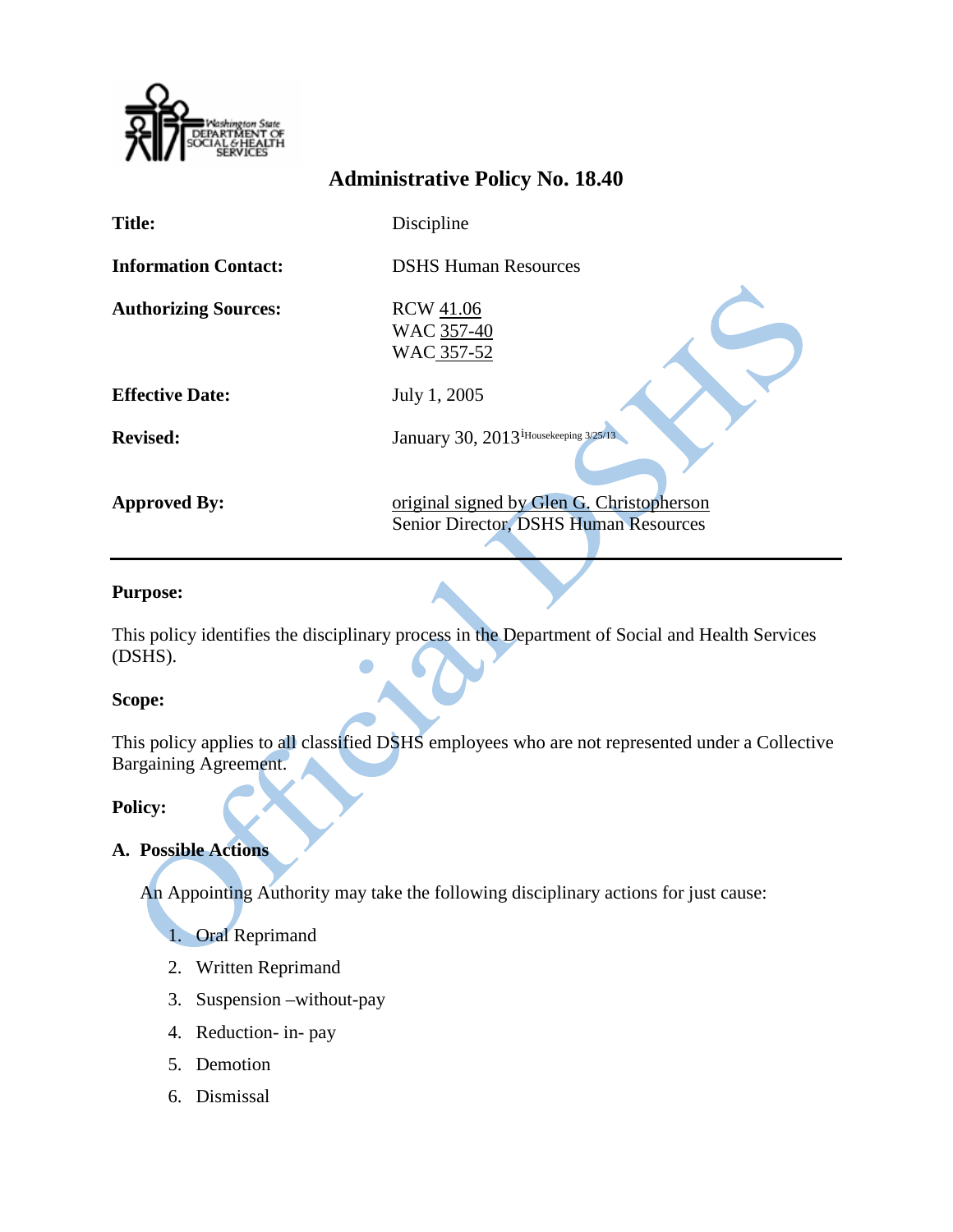### **B. Action Requirements**

- 1. Oral Reprimand:
	- a. The Appointing Authority may delegate the authority to issue an Oral Reprimand to managers and supervisors in the employee's chain of command.
	- b. The manager or supervisor must state to the employee that they are issuing an Oral Reprimand. Written documentation of the reprimand will be placed in the Supervisory File for the employee.
	- c. The manager or supervisor is not required to inform the employee of the pending action prior to delivering the Oral Reprimand.
- 2. Written Reprimand:
	- a. The Appointing Authority may delegate the authority to issue Written Reprimands to managers and supervisors in the employee's chain of command.
	- b. A copy of the Written Reprimand will be placed in the employee's personnel file
	- c. The manager or supervisor is not required to inform the employee of the pending action prior to delivering the Written Reprimand.
- 3. Suspension Without Pay:
	- a. Prior to imposing a suspension without pay, the Appointing Authority must inform the employee, in writing, of the reason(s) for the proposed disciplinary action and an explanation of the evidence.
		- 1) The Appointing Authority will schedule a pre- disciplinary meeting to provide the employee an opportunity to respond. The employee may choose to attend the meeting or respond in writing.
		- 2) A pre-disciplinary meeting with the Appointing Authority is considered time worked.
	- b. A permanent employee may not be suspended without pay for more than 15 calendar days as a single penalty, or more than 30 calendar days in any one calendar year as an accumulation of multiple penalties.
	- c. For overtime exempt employees suspensions must be for full workweek increments. For example if the workweek begins on Sunday a one week suspension must run from Sunday to Saturday or a three week suspension must run from Sunday to the following third Saturday. However, where there is a violation of safety rules of major significance the suspension can be for less than a full workweek. Safety rules of major significance include those related to the prevention of **serious danger** in the workplace or to other employees, such as rules prohibiting smoking around explosives or flammables– a very high standard.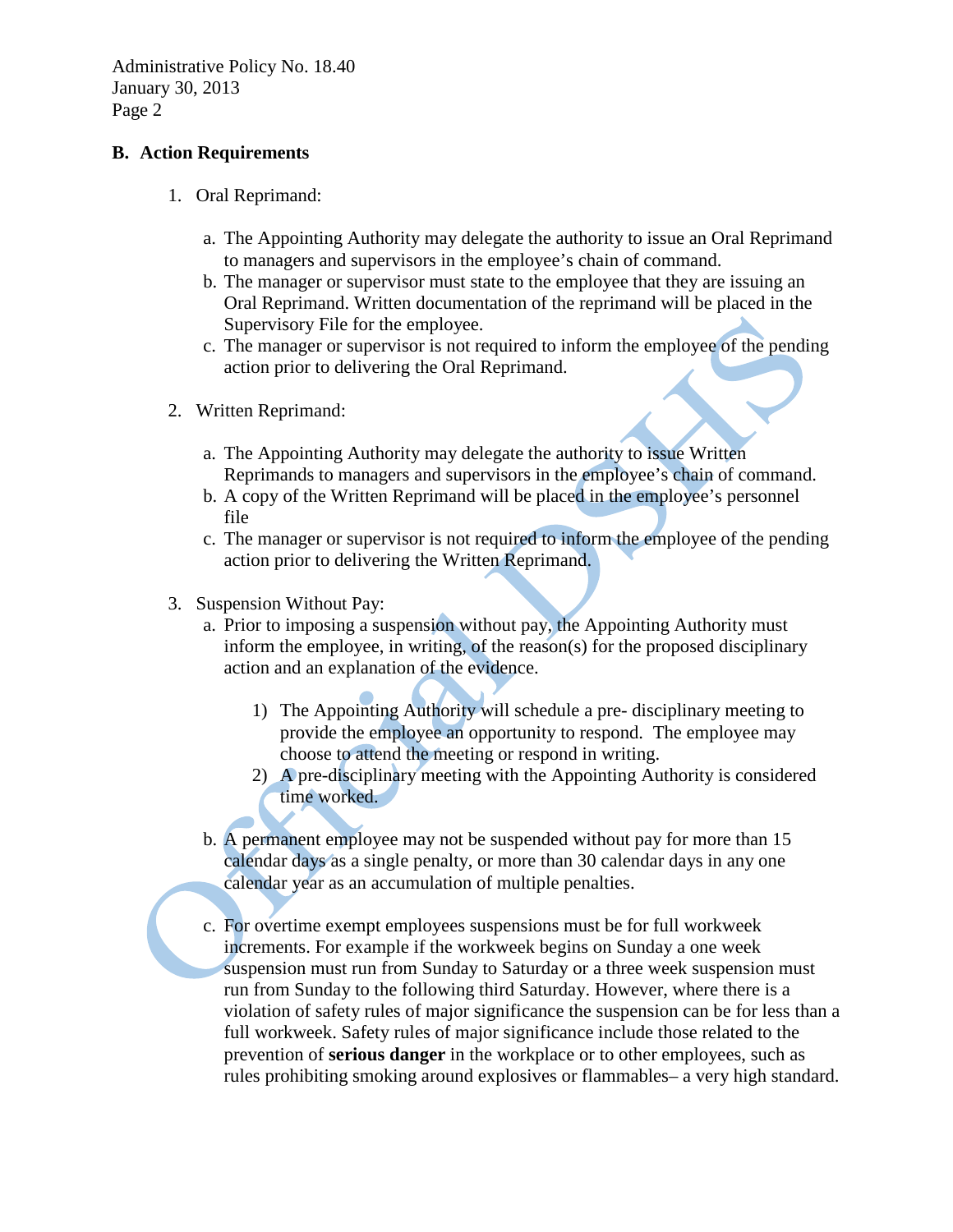- d. The written notice to the employee of the Suspension Without Pay must include the specific charge(s), duration of the suspension, and the employee's right to appeal to the Personnel Resources Board under WAC 357-52.
- 4. Reduction In Pay:
	- a. Prior to imposing a reduction in pay, the Appointing Authority must inform the employee, in writing, of the reasons for the proposed disciplinary action and an explanation of the evidence.
		- 1) The Appointing Authority will schedule a pre-disciplinary meeting to provide the employee an opportunity to respond. The employee may respond in writing if he or she prefers.
		- 2) A pre-disciplinary meeting with the Appointing Authority is considered time worked.
	- b. The Appointing Authority must provide written notice of the Reduction In Pay to the employee at least fifteen (15) calendar days before the effective date of the reduction in base salary.
	- c. For overtime exempt employees a reduction in pay can only be imposed for violations of safety rules of major significance. Safety rules of major significance include those related to the preventions of **serious danger** in the workplace or to other employees, such as rules prohibiting smoking around explosives or flammables-a very high standard.
	- d. The written notice must include the specific charge(s), the amount of reduction, and the employee's right to appeal to the Personnel Resources Board (WAC [357-](http://apps.leg.wa.gov/WAC/default.aspx?cite=357-52) [52\)](http://apps.leg.wa.gov/WAC/default.aspx?cite=357-52).
- 5. Demotion:
	- a. Prior to imposing a demotion, the Appointing Authority must inform the employee, in writing, of the reasons for the proposed disciplinary action and an explanation of the evidence.
		- 1) The Appointing Authority will schedule a pre-disciplinary meeting to provide the employee an opportunity to respond. The employee may respond in writing if he or she prefers.
		- 2) A pre-disciplinary meeting with the Appointing Authority is considered time worked.
	- b. The Appointing Authority must provide written notice of the Demotion to the employee at least 15 calendar days before the effective date of the demotion.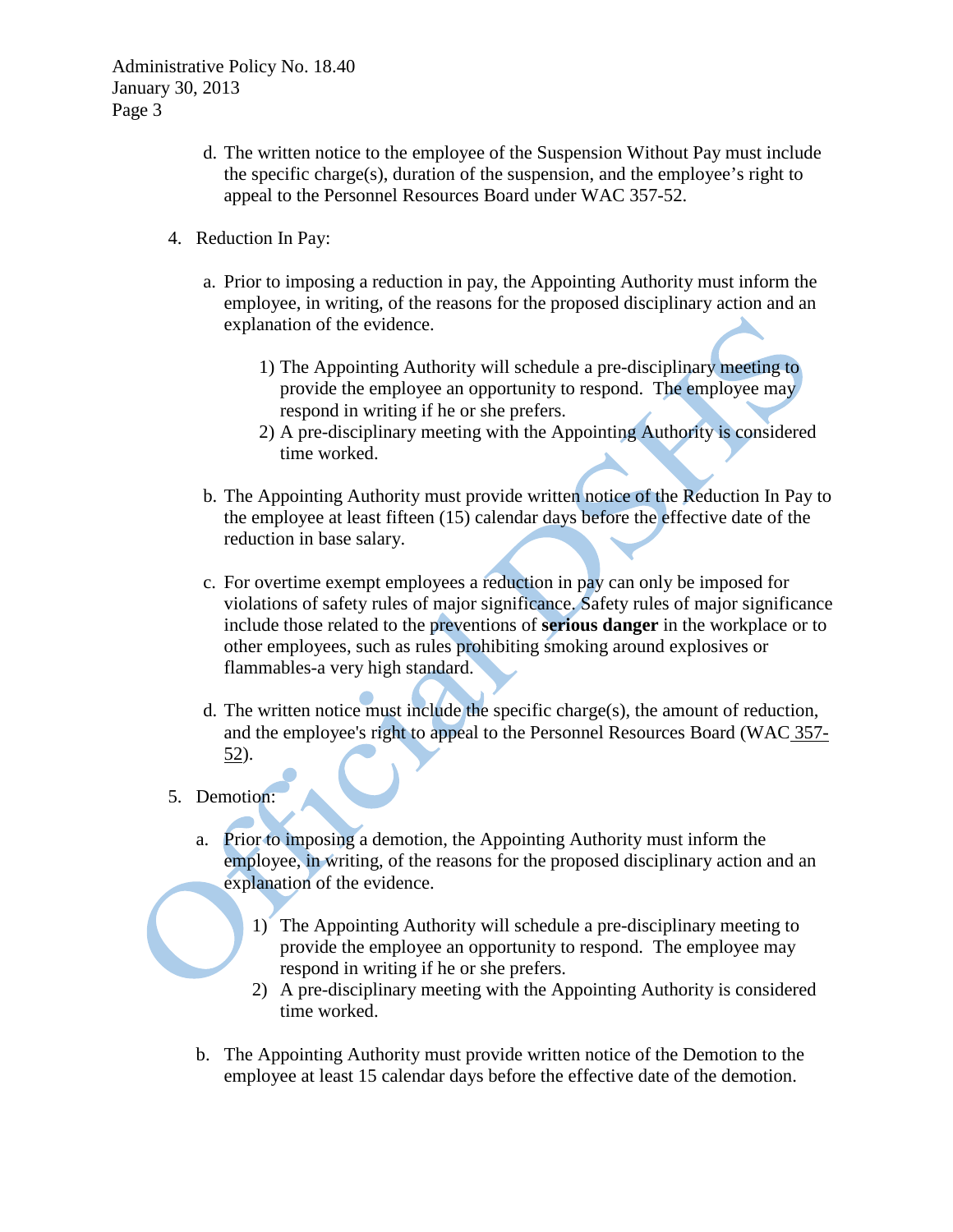- c. The written notice of Demotion must include the specific charge(s), the job class/working title to which the employee is being demoted, and the employee's right to appeal to the Personnel Resources Board
- 6. Dismissal:
	- a. Prior to imposing a dismissal, the Appointing Authority must inform the employee, in writing, of the reasons for the proposed disciplinary action and an explanation of the evidence.
		- 1) The Appointing Authority will schedule a pre-disciplinary meeting to provide the employee an opportunity to respond. The employee may respond in writing if he or she prefers.
		- 2) A pre-disciplinary meeting with the Appointing Authority is considered time worked.
	- b. The Appointing Authority may dismiss an employee with 15 calendar days' written notice or without 15 calendar days' notice as follows:
		- 1) An employee may be dismissed effective immediately *WITH* pay in lieu of the 15 calendar days' notice period.
		- 2) An employee may be dismissed effective immediately *WITHOUT* pay in lieu of the 15 calendar days' notice period if the Appointing Authority determines the employee's continued employment jeopardizes the good of the service.
	- c. The written notice of dismissal must include the specific charge(s) and the employee's right to appeal to the Personnel Resource Board under [WAC 357-52.](http://apps.leg.wa.gov/WAC/default.aspx?cite=357-52) If dismissal is issued without 15 calendar days notice, the written notice must also include the reasons for immediate action.

## **C. Notification Requirements**

- 1. Notice of suspension, salary reduction, demotion, or dismissal must be provided by personal service or certified letter through the United States Postal Service.
- 2. The notice will be regarded as served when personal delivery has been accomplished; or upon deposit of a certified letter in the United States mail properly stamped and addressed to the employee's last known home address.

### **D. Home Assignment**

An employee may be placed on alternate or home assignment during the course of an investigation for legitimate business reasons.

1. Before placing an employee on home assignment, a request for authorization to take this action must be submitted to the Senior Director, DSHS Human Resources, or in